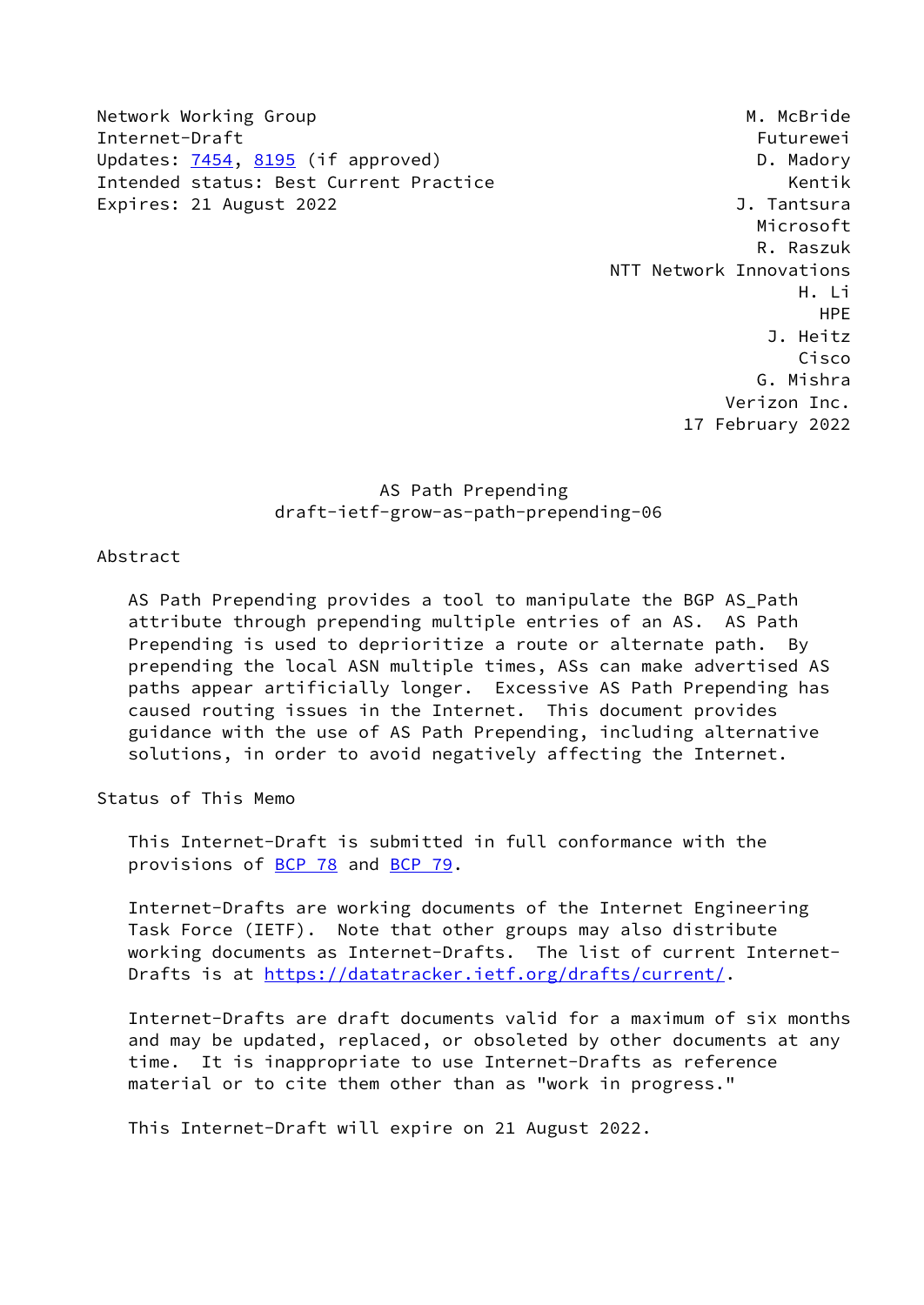<span id="page-1-1"></span>Internet-Draft AS Path Prepending February 2022

Copyright Notice

 Copyright (c) 2022 IETF Trust and the persons identified as the document authors. All rights reserved.

This document is subject to **[BCP 78](https://datatracker.ietf.org/doc/pdf/bcp78)** and the IETF Trust's Legal Provisions Relating to IETF Documents ([https://trustee.ietf.org/](https://trustee.ietf.org/license-info) [license-info](https://trustee.ietf.org/license-info)) in effect on the date of publication of this document. Please review these documents carefully, as they describe your rights and restrictions with respect to this document. Code Components extracted from this document must include Revised BSD License text as described in Section 4.e of the [Trust Legal Provisions](https://trustee.ietf.org/license-info) and are provided without warranty as described in the Revised BSD License.

#### Table of Contents

|      |                                                                    |  |  |  |  |  |  |  |  |  | $\overline{2}$ |
|------|--------------------------------------------------------------------|--|--|--|--|--|--|--|--|--|----------------|
| 1.1. | Requirements Language                                              |  |  |  |  |  |  |  |  |  | $\overline{3}$ |
| 2.   |                                                                    |  |  |  |  |  |  |  |  |  | $\overline{3}$ |
| 3.   |                                                                    |  |  |  |  |  |  |  |  |  | $\overline{4}$ |
| 3.1. | Cascading and ripple effects of prepending across the              |  |  |  |  |  |  |  |  |  |                |
|      | Internet $\ldots \ldots \ldots \ldots \ldots \ldots \ldots \ldots$ |  |  |  |  |  |  |  |  |  | $\overline{4}$ |
| 3.2. | Excessive Prepending                                               |  |  |  |  |  |  |  |  |  | $\overline{5}$ |
|      | $3.3$ . Prepending during a routing leak                           |  |  |  |  |  |  |  |  |  | 6              |
| 3.4. |                                                                    |  |  |  |  |  |  |  |  |  | $\overline{1}$ |
| 3.5. |                                                                    |  |  |  |  |  |  |  |  |  | $\overline{1}$ |
|      |                                                                    |  |  |  |  |  |  |  |  |  | 8              |
| 4.   | Alternatives to AS Path Prepend                                    |  |  |  |  |  |  |  |  |  | 8              |
| 5.   |                                                                    |  |  |  |  |  |  |  |  |  |                |
| 6.   |                                                                    |  |  |  |  |  |  |  |  |  | 11             |
| 7.   |                                                                    |  |  |  |  |  |  |  |  |  | 11             |
| 8.   |                                                                    |  |  |  |  |  |  |  |  |  | 11             |
| 9.   |                                                                    |  |  |  |  |  |  |  |  |  | 11             |
|      | Authors' Addresses                                                 |  |  |  |  |  |  |  |  |  | <u> 12</u>     |
|      |                                                                    |  |  |  |  |  |  |  |  |  |                |

# <span id="page-1-0"></span>[1](#page-1-0). Introduction

The Border Gateway Protocol (BGP) [[RFC4271](https://datatracker.ietf.org/doc/pdf/rfc4271)] specifies the AS\_PATH attribute which enumerates ASs a route update has traversed. If the UPDATE message is propagated over an external link, then the local AS number is prepended to the AS\_PATH attribute, and the NEXT\_HOP attribute is updated with an IP address of the router that should be used as a next hop to the network. If the UPDATE message is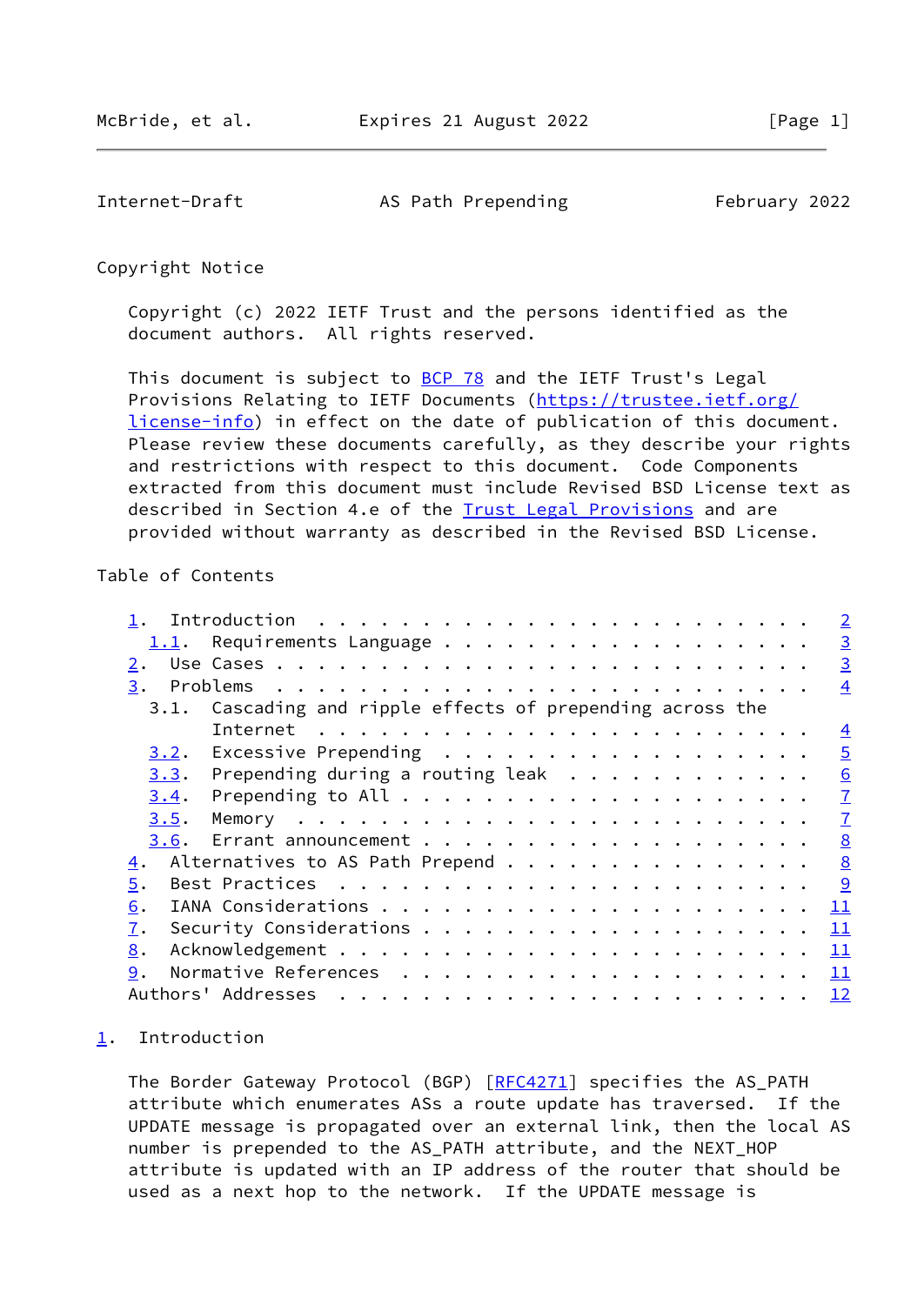propagated over an internal link, then the AS\_PATH attribute and the NEXT\_HOP attribute are passed unmodified.

McBride, et al. **Expires 21 August 2022** [Page 2]

<span id="page-2-1"></span>

Internet-Draft AS Path Prepending February 2022

 A common practice among operators is to prepend multiple entries of an AS (known as AS Path Prepending) in order to deprioritize a route or a path. So far, this has not caused many problems. However, the practice is increasing, with both IPv4 and IPv6, and there are now inherent risks to the global Internet, especially with excessive AS Path Prepending. Prepending is frequently employed in an excessive manner such that it renders routes vulnerable to disruption or misdirection. AS Path Prepending is discussed in Use of BGP Large Communities [\[RFC8195](https://datatracker.ietf.org/doc/pdf/rfc8195)]. This document provides additional and specific guidance to operators on how to be good Internet citizens with less risky use of AS Path Prepending.

<span id="page-2-0"></span>[1.1](#page-2-0). Requirements Language

 The key words "MUST", "MUST NOT", "REQUIRED", "SHALL", "SHALL NOT", "SHOULD", "SHOULD NOT", "RECOMMENDED", "MAY", and "OPTIONAL" in this document are to be interpreted as described in [RFC 2119 \[RFC2119](https://datatracker.ietf.org/doc/pdf/rfc2119)].

<span id="page-2-2"></span>[2](#page-2-2). Use Cases

 There are various reasons that AS Path Prepending is in use today including:

- \* Preferring one ISP over another ISP on the same ASBR or across different ASBRs.
- \* Preferring one ASBR over another ASBR in the same site or between sister sites.
- \* Utilize one path exclusively and another path solely as a backup.
- $*$  Signal to indicate that one path may have a different amount of capacity than another where the lower capacity link still takes traffic.
- \* Conditionally prefer one ASBR over another at the same site or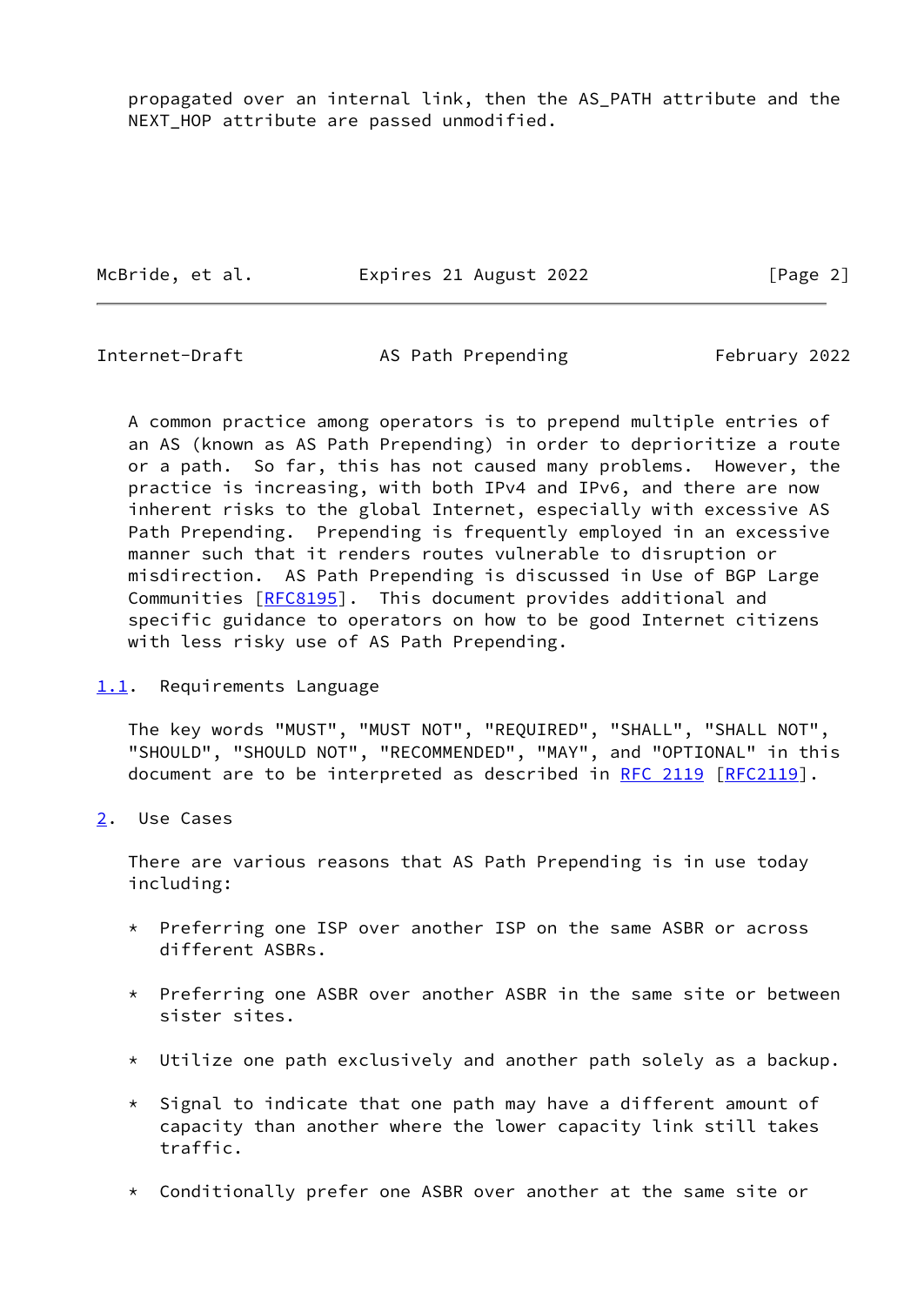between sites for lowest latency path based on geographic location.

 \* An ISP doesn't accept traffic engineering using BGP communities. Prepending is the only option.

 The following illustration, from Geoff Huston's Path Prepending in BGP [\(https://labs.apnic.net/?p=1264](https://labs.apnic.net/?p=1264)), shows how AS Prepending is typically used:

McBride, et al. **Expires 21 August 2022** [Page 3]

<span id="page-3-1"></span>Internet-Draft AS Path Prepending February 2022

 +---+ +---+ +---| D |----| F | | +---+ +---+ +---+ +---+ | | A |---| B | | +---+ +---+ 2x<- | | +---+ +---+ +---| C |----| E | +---+ +---+

 In the diagram above, A, B, C, D, E, and F all have a different AS. B will normally prefer the path via C to send traffic to E, as this represents the shorter AS path for B. If E were to prepend a further two instances of its own AS number when advertising its routes to C, then B will now see a different situation, where the AS Path via D represents the shorter path. Through the use of selective prepending E is able to alter the routing decision of B, even though B is not an adjacent neighbour of E. The result is that traffic from A and B will be passed via D and F to reach E, rather than via C. In this way prepending implements action at a distance where the routing decisions made by non-adjacent ASs can be influenced by selective AS Path prepending.

<span id="page-3-0"></span>[3](#page-3-0). Problems

 Since it is so commonly used, what is the problem with the excessive use of AS Path Prepending? Here are a few examples: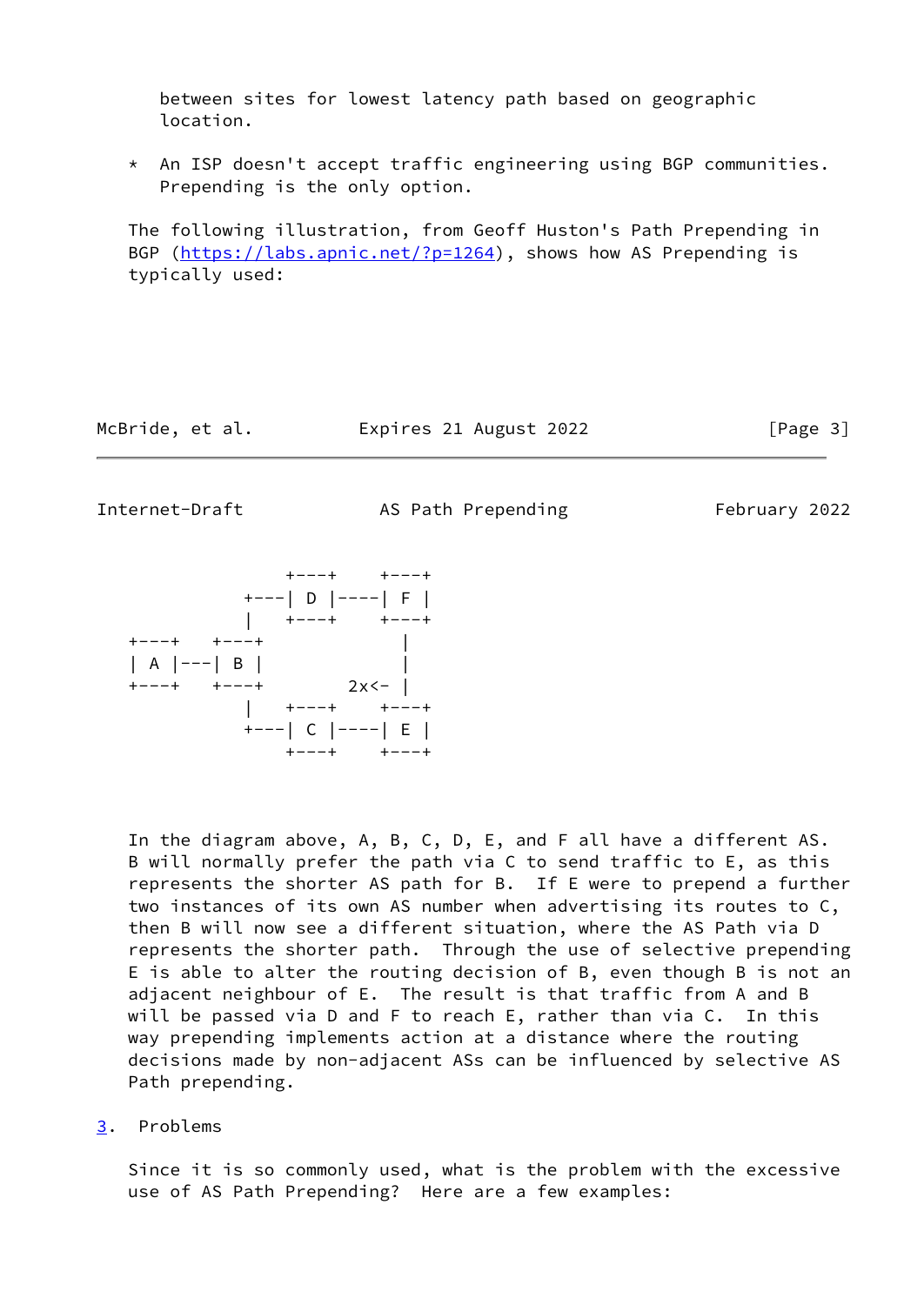<span id="page-4-1"></span>[3.1](#page-4-1). Cascading and ripple effects of prepending across the Internet

 Care should be taken in prepending, as prepending can cause ripple effects with multiple AS's performing the same set of prepends in the same direction, resulting in route leaks where the valid preferred path becomes now de-preferred.

McBride, et al. **Expires 21 August 2022** [Page 4]

<span id="page-4-0"></span>Internet-Draft **AS Path Prepending** February 2022



 In the diagram above A, B, C, D, E, F G, H, I, and J are all part of different ASes. B will normally prefer the path via D to send traffic to J, as this represents the preferred path to B, due to E prepending 13 instances of its own AS number when advertising routes to C. ISP J decides to prepend 5 instances of its own AS when advertising to H, and ISP H decides to do the same and prepends 5 instances of its own AS when advertising to F. ISP F decides as well to prepend 5 instances of its own AS when advertising to D. B now sees 19 AS hops for prefixes coming from D to get to J which should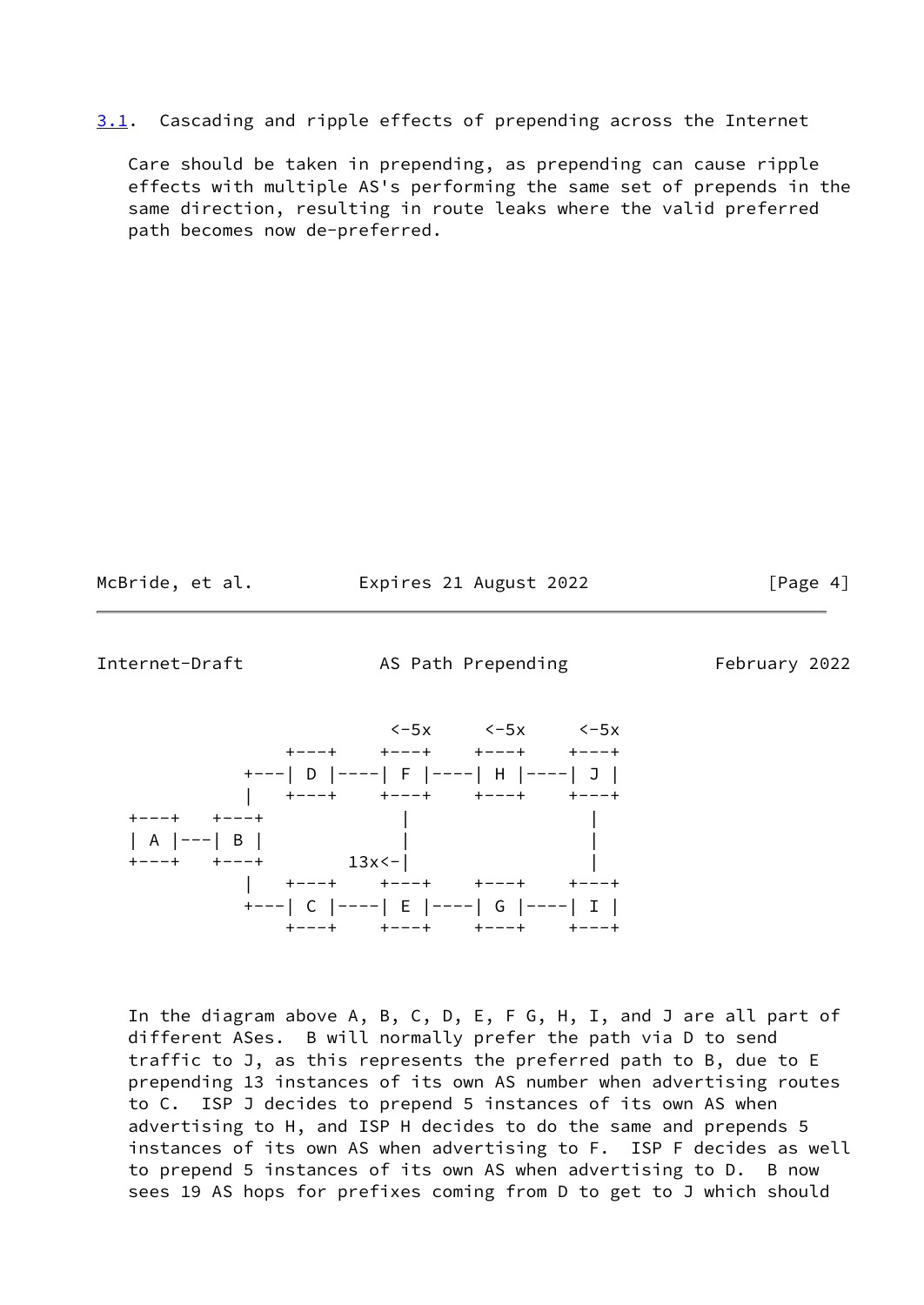be the preferred path compared to 18 AS hops coming from C which is now preferred. We now have a route leak to I as B now sends all of its traffic through I to reach J. This is the typical scenario where route leaks occur where providers decide to de-prefer a path. However as the same de-preference of a path gets cascaded in the same direction, as a result, the path that should never be preferred as its as-path is very high in this case 18 AS hops ends up being the preferred path resulting in a route leak. Usage of BGP large communities along with conditional prepending, along with care being taken when prepending is performed between providers, can help mitigate the adverse impacts of prepending.

<span id="page-5-0"></span>[3.2](#page-5-0). Excessive Prepending

 The risk of excessive use of AS Path Prepending can be illustrated with real-world examples that have been anonymized using documentation prefixes [\[RFC5737](https://datatracker.ietf.org/doc/pdf/rfc5737)] and ASs [\[RFC5398](https://datatracker.ietf.org/doc/pdf/rfc5398)] . Consider the prefix 198.51.100.0/24 which is normally announced with an inordinate amount of prepending. A recent analysis revealed that 198.51.100.0/24 is announced to the world along the following AS path:

 64496 64511 64511 64511 64511 64511 64511 64511 64511 64511 64511 64511 64511 64511 64511 64511 64511 64511 64511 64511 64511 64511 64511 64511

McBride, et al. **Expires 21 August 2022** [Page 5]

<span id="page-5-1"></span>Internet-Draft AS Path Prepending February 2022

 In this example, the origin AS64511 appears 23 consecutive times before being passed on to a single upstream (AS64496), which passes it on to the global Internet, prepended-to-all. An attacker, wanting to intercept or manipulate traffic to this prefix, could enlist a datacenter to allow announcements of the same prefix with a fabricated AS path such as 999999 64496 64511. Here the fictional AS999999 represents the shady datacenter. This malicious route would be preferred due to the shortened AS path length and might go unnoticed by the true origin, even if route-monitoring had been implemented. Standard BGP route monitoring checks a route's origin and upstream and both would be intact in this scenario. The length of the prepending gives the attacker room to craft an AS path that would appear plausible to the casual observer, comply with origin validation mechanisms, and not be detected by off-the-shelf route monitoring.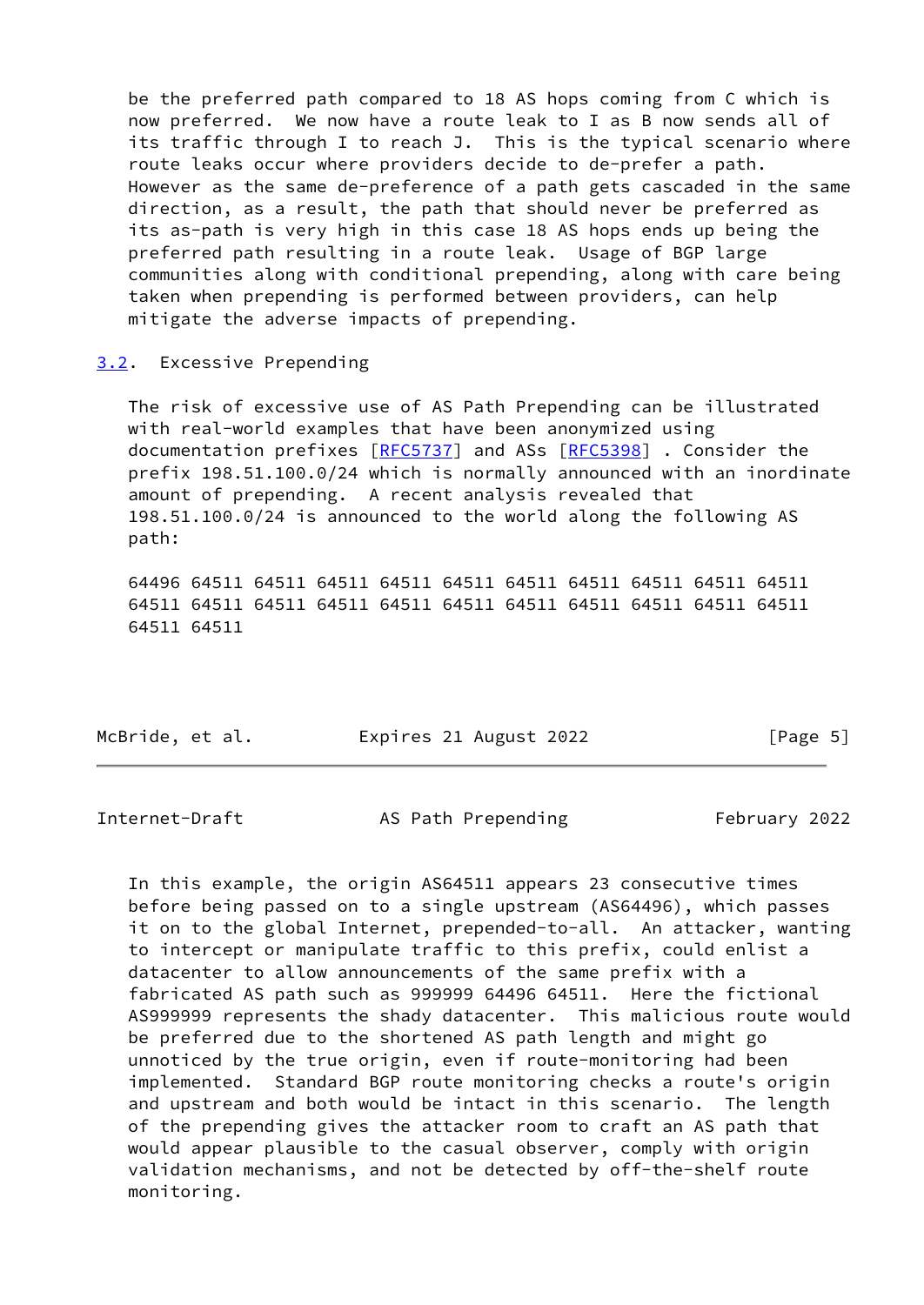### <span id="page-6-0"></span>[3.3](#page-6-0). Prepending during a routing leak

 In April 2010, a service provider experienced a routing leak. While analyzing the leak something peculiar was noticed. When we ranked the approximately 50,000 prefixes involved in the leak based on how many ASs accepted the leaked routes, most of the impact was constrained to Country A routes. However, two of the top five most propagated leaked routes (listed in the table below) were Country B routes.

 During the routing leak, nearly all of the ASs of the Internet preferred the Country A leaked routes for 192.0.2.0/21 and 198.51.100.0/22 because, at the time, these two Country B prefixes were being announced to the entire Internet along the following excessively prepended AS path: 64496 64500 64511 64511 64511 64511 64511 64511. Virtually any illegitimate route would be preferred over the legitimate route. In this case, the victim is all but ensuring their victimhood.

 There was only a single upstream seen in the prepending example from above, so the prepending was achieving nothing except incurring risk. You would think such mistakes would be relatively rare, especially now, 10 years later. As it turns out, there is quite a lot of prepending-to-all going on right now and during leaks, it doesn't go well for those who make this mistake. While one can debate the merits of prepending to a subset of multiple transit providers, it is difficult to see the utility in prepending to every provider. In this configuration, the prepending is no longer shaping route propagation. It is simply incentivizing ASs to choose another origin if one were to suddenly appear whether by mistake or otherwise.

| Expires 21 August 2022<br>McBride, et al. | [Page 6] |
|-------------------------------------------|----------|
|                                           |          |

<span id="page-6-2"></span>Internet-Draft AS Path Prepending February 2022

## <span id="page-6-1"></span>[3.4](#page-6-1). Prepending to All

 Based on analysis done in 2019, Excessive AS Path Prepending [\(https://blog.apnic.net/2019/07/15/excessive-bgp-as-path-prepending](https://blog.apnic.net/2019/07/15/excessive-bgp-as-path-prepending-is-a-self-inflicted-vulnerability/) [is-a-self-inflicted-vulnerability/](https://blog.apnic.net/2019/07/15/excessive-bgp-as-path-prepending-is-a-self-inflicted-vulnerability/)), out of approximately 750,000 routes in the IPv4 global routing table, nearly 60,000 BGP routes are prepended to 95% or more of hundreds of BGP sources. About 8% of the global routing table, or 1 out of every 12 BGP routes, is configured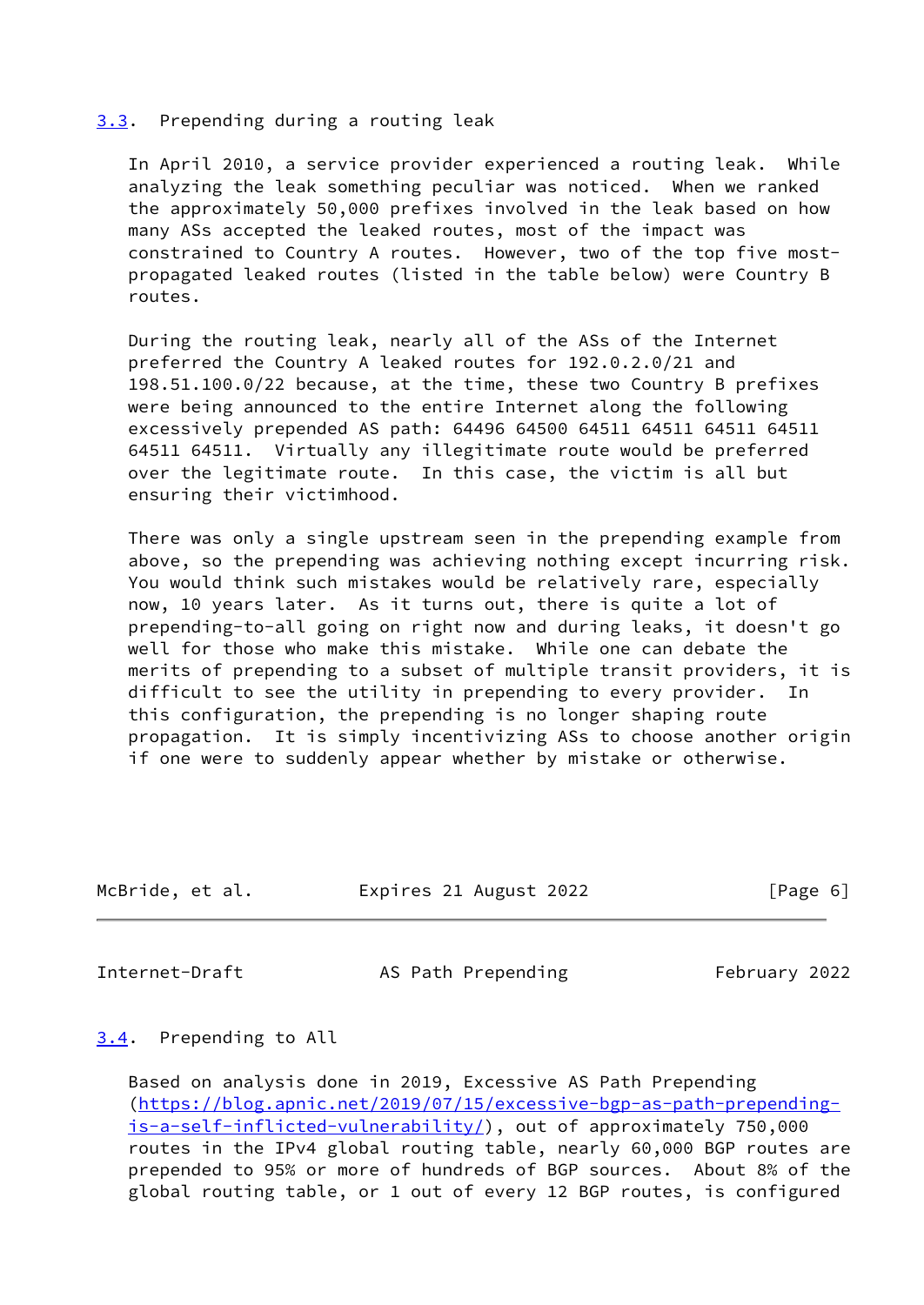with prepends to virtually the entire Internet. The 60,000 routes include entities of every stripe: governments, financial institutions, even important parts of Internet infrastructure.

 Much of the worst propagation of leaked routes during big leak events have been due to routes being prepended-to-all. The AS64505 leak of April 2014 (>320,000 prefixes) was prepended-to-all. And the AS64506 leak of June 2015 (>260,000 prefixes) was also prepended-to-all. Prepended-to-all prefixes are those seen as prepended by all (or nearly all) of the ASs of the Internet. In this configuration, prepending is no longer shaping route propagation but is simply incentivizing ASs to choose another origin if one were to suddenly appear whether by mistake or otherwise. The percentage of the IPv4 table that is prepended-to-all is growing at 0.5% per year. The IPv6 table is growing slower at 0.2% per year. The reasons for using prepend-to-all appears to be due to 1) the AS forgetting to remove the prepending for one of its transit providers when it is no longer needed and 2) the AS attempting to de-prioritize traffic from transit providers over settlement-free peers and 3) there are simply a lot of errors in BGP routing. Consider the prepended AS path below:

 64496 64501 64501 64510 64510 64501 64510 64501 64501 64510 64510 64501 64501 64510

 The prepending here involves a mix of two distinct ASNs (64501 and 64510) with the last two digits transposed.

### <span id="page-7-0"></span>[3.5](#page-7-0). Memory

 Long AS Paths cause an increase in memory usage by BGP speakers. A concern about an AS Path longer than 255 is the extra complexity required to process it, because it needs to be encoded in more than one AS\_SEQUENCE in the AS\_PATH BGP path attribute.

McBride, et al. **Expires 21 August 2022** [Page 7]

<span id="page-7-2"></span>Internet-Draft AS Path Prepending February 2022

<span id="page-7-1"></span>[3.6](#page-7-1). Errant announcement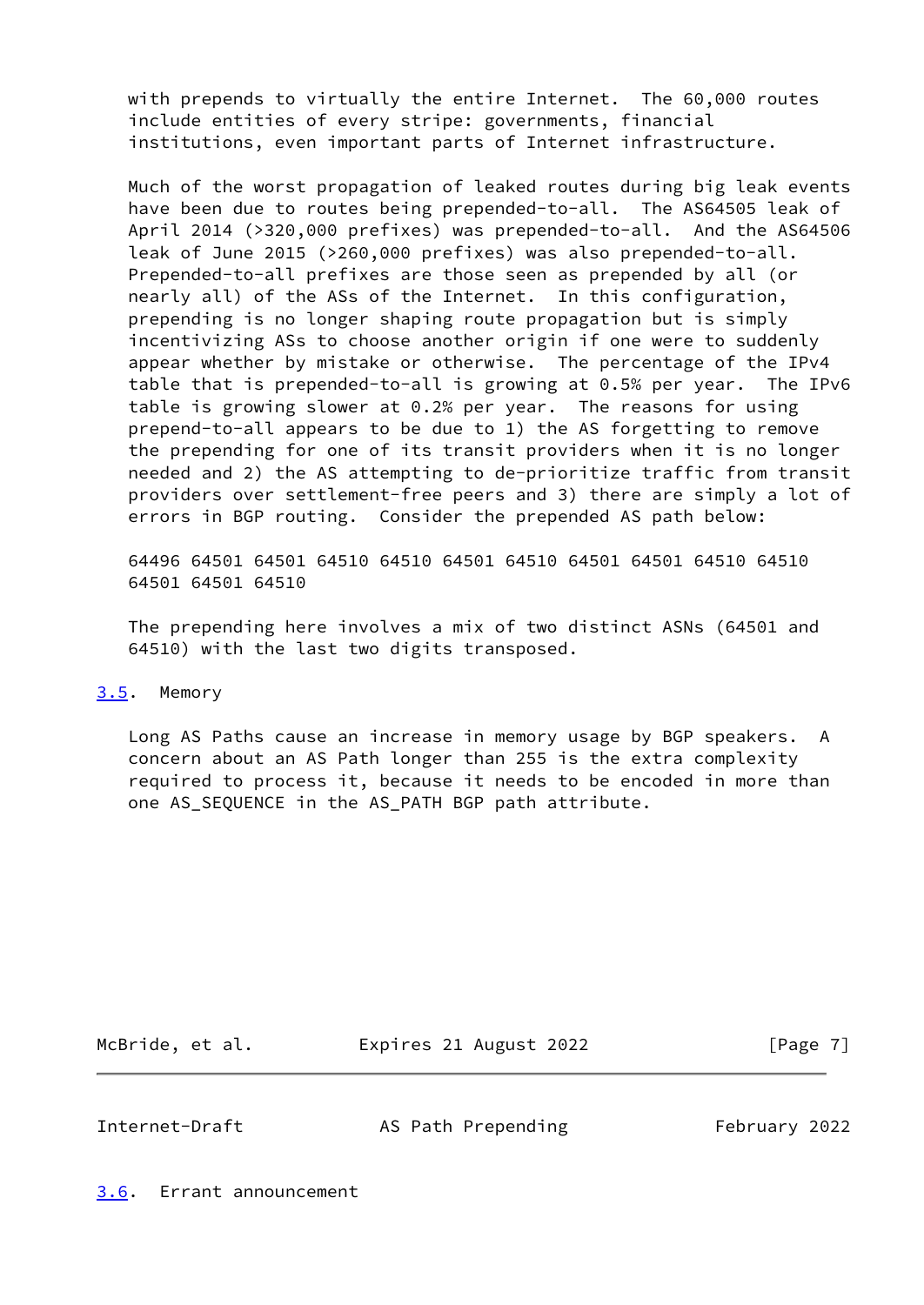It is possible for an Internet-wide outage to occur because of a single errant routing announcement. For example, AS64496 could announce its one prefix with an extremely long AS path. Someone could enter their ASN instead of the prepend count. 64496 modulo 256 = 240 prepends, and when a path lengths exceeded 255, routers could crash.

<span id="page-8-0"></span>[4](#page-8-0). Alternatives to AS Path Prepend

 Various options, to provide path preference without needing to use AS Path Prepend, include:

- \* Use predefined communities that are mapped to a particular behavior when propagated.
- \* Announce more specific routes on the preferred path.
- $*$  The BGP Origin Code is an attribute that is used for path selection and can be used as a high order tie-breaker. The three origin codes are IGP, EGP and INCOMPLETE. When AS Paths are of equivalent length, users could advertise paths, with IGP or EGP origin, over the preferred path while the other ASBRs (which would otherwise need to prepend N times) advertises with an INCOMPLETE origin code.
- \* The Multi Exit Discriminator (MED) is an optional non-transitive attribute that can be used to influence path preference instead of using as-path. MED is non transitive so it cannot influence an AS more then 1 AS hop away.
- \* Local-preference optional non-transitive attribute, above as-path in BGP path selection, can be used to influence route preference within the local operators AS administrative domain. Local preference can shield the operator domain from traffic shifts off the preferred path to a de-preferred path caused by excess prepending done by service providers across the Internet. If all service providers across the Internet set local-preference inbound conditionally with Large Community set on preferred paths, essentially the impacts of route leaks as well as other routing issues resulting from excess prepending can be mitigated.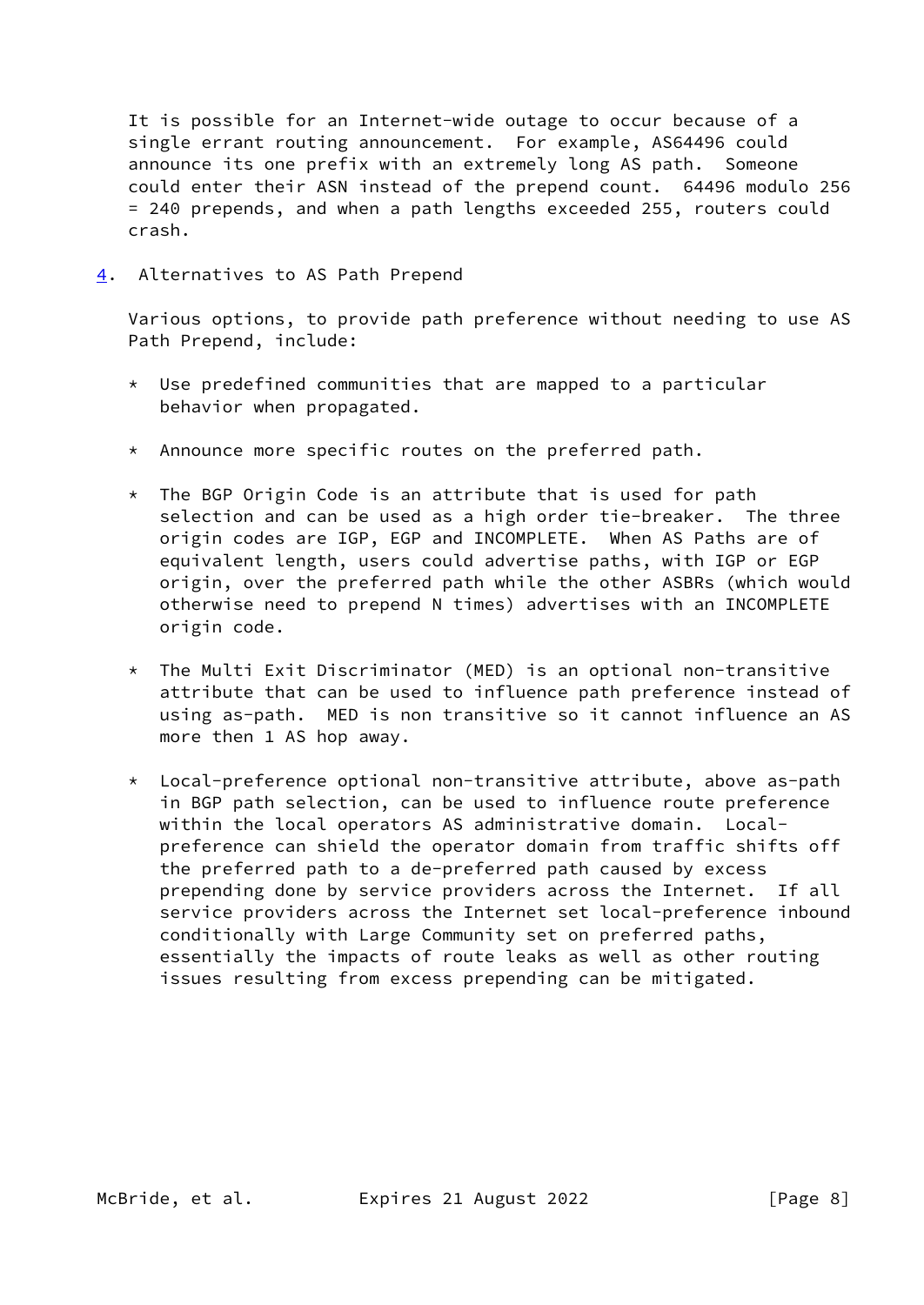<span id="page-9-1"></span>Internet-Draft AS Path Prepending February 2022



 In the diagram above A, B, C, D, E, F G, H, I, J are all part of a different AS. B will normally prefer the path via D to send traffic to J, as this represents the preferred path to B, due to E prepending 13 instances of its own AS number when advertising routes to C. ISP J decides to prepend 5 instances of its own AS when advertising to H, and ISP H decides to do the same and prepends 5 instances of its own AS when advertising to F. ISP F decides to also prepend 5 instances of its own AS when advertising to D. B now sees 19 AS hops for prefixes coming from D to get to J which should be the preferred path compare to 18 AS hops coming from C which is now preferred. We now have a route leak to I as B now sends all of its traffic through I to reach J. Route leak on B can be prevented locally within the operator domain by setting local-preference inbound, which is above as-path length in the best path selection, to higher then default 100 to 110 inbound from D, thus shielding the operator B from being influenced by the excessive prepend cascading ripple affect by F, H, J. Note that A still sees the cascading ripple affect of excess prepending, however A, or any service provider AS downstream of B, ingressing B, will be shunted to D via local-preference and the route leak is now mitigated for all downstream AS to the left of B that prefer the path through B.

<span id="page-9-0"></span>[5](#page-9-0). Best Practices

 Many of the best practices, or lack thereof, can be illustrated from the preceding examples. Here's a summary of the best current practices when using AS Path Prepending:

 \* Network operators should ensure prepending is absolutely necessary as many networks have excessive prepending. It is best to innumerate what the routing policies are intended to achieve before concluding that prepending is a solution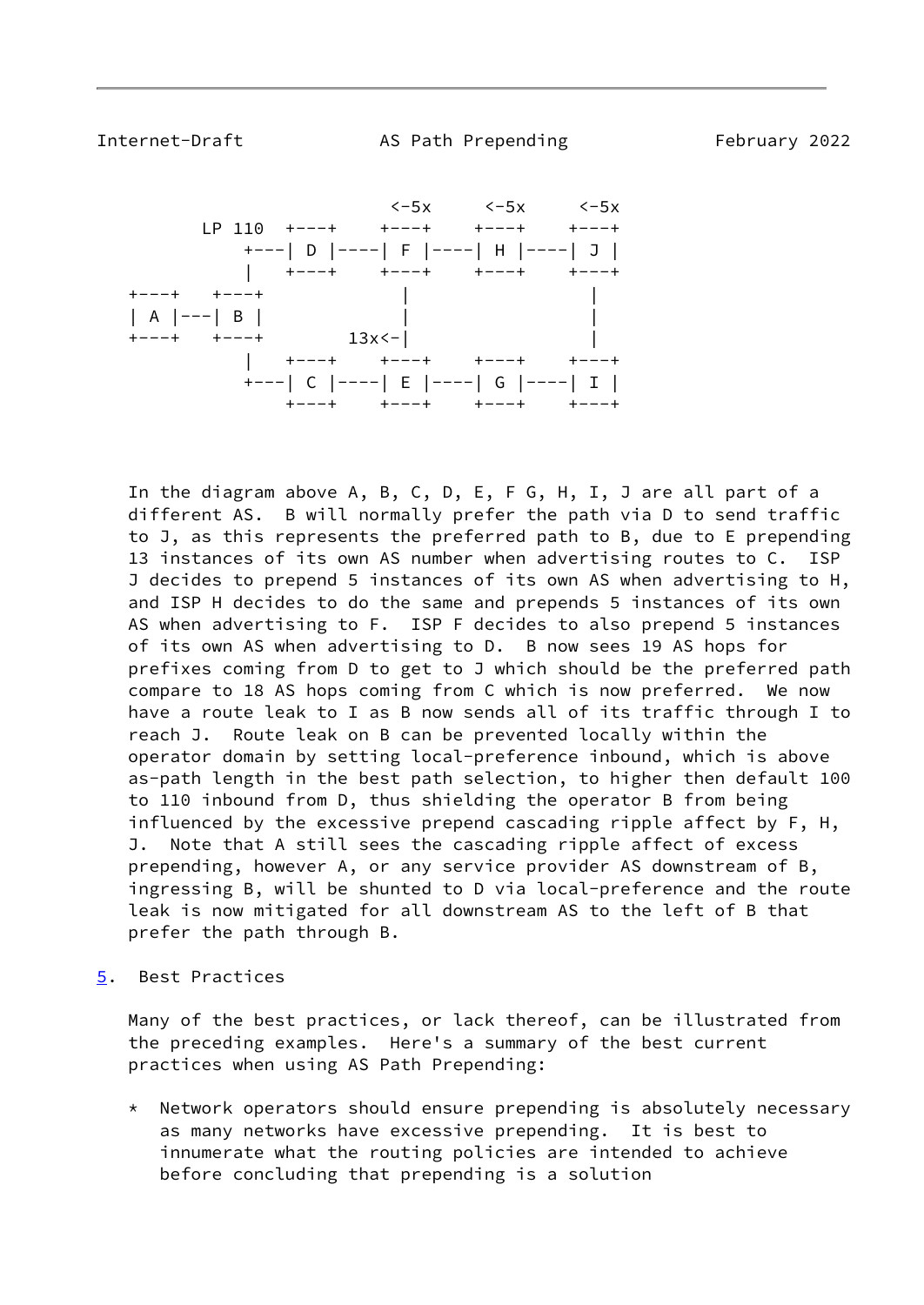Internet-Draft AS Path Prepending February 2022

- $*$  The neighbor you are prepending may have an unconditional preference for customer routes and prepending doesn't work. It's helpful to check with neighbors to see if they will honor the prepend to avoid wasting effort and potentially causing further vulnerabilities.
- \* Use of local-preference inbound on preferred paths between service providers to help mitigate the adverse affects of prepending
- $*$  There is no need to prepend more than 5 ASs. The following diagram, from the previously referenced AS Path Prepending analysis from 2019, shows that 90% of AS path lengths are 5 ASNs or fewer in length.

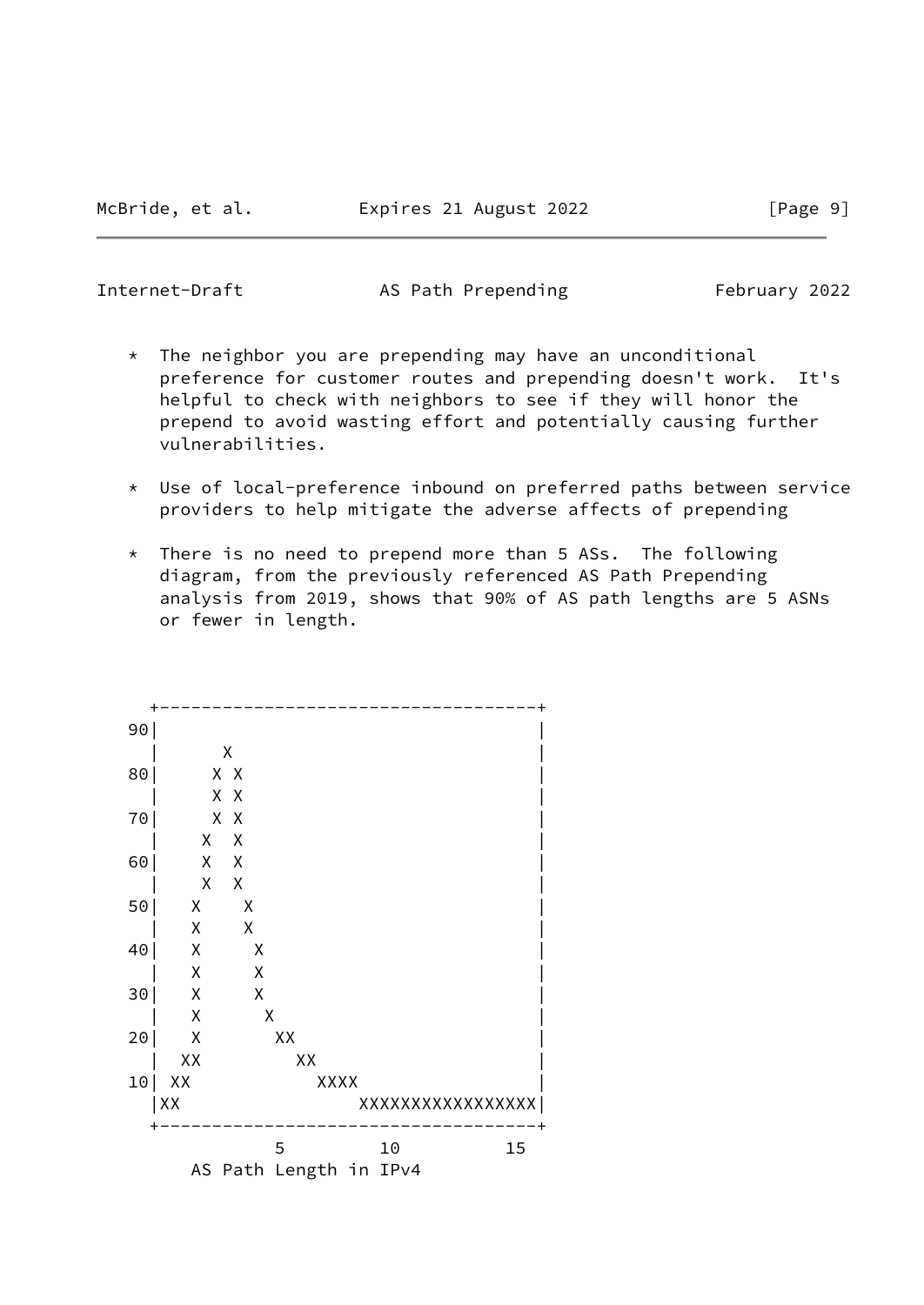X Axis = unique AS Paths in millions

- \* Don't prepend ASNs that you don't own.
- \* Prepending-to-all is a self-inflicted and needless risk that serves little purpose. Those excessively prepending their routes should consider this risk and adjust their routing configuration.

| McBride, et al. | Expires 21 August 2022 | [Page 10] |
|-----------------|------------------------|-----------|
|                 |                        |           |

<span id="page-11-1"></span>Internet-Draft **AS Path Prepending** February 2022

- \* The Internet is typically around 5 ASs deep with the largest AS\_PATH being 16-20 ASNs. Some have added 100 or more AS Path Prepends and operators should therefore consider limiting the maximum AS-path length being accepted through aggressive filter policies.
- <span id="page-11-0"></span>[6](#page-11-0). IANA Considerations
- <span id="page-11-2"></span>[7](#page-11-2). Security Considerations

 Long prepending may make a network more vulnernable to route hijacking which will exist whenever there is a well connected peer that is willing to forge their AS\_PATH or allows announcements with a fabricated AS path.

<span id="page-11-3"></span>[8](#page-11-3). Acknowledgement

 The authors would like to thank Greg Skinner, Randy Bush, Dave Farmer, Nick Hilliard, Martijn Schmidt, Michael Still, Geoff Huston and Jeffrey Haas for contributing to this document.

- <span id="page-11-4"></span>[9](#page-11-4). Normative References
	- [RFC2119] Bradner, S., "Key words for use in RFCs to Indicate Requirement Levels", [BCP 14](https://datatracker.ietf.org/doc/pdf/bcp14), [RFC 2119](https://datatracker.ietf.org/doc/pdf/rfc2119), DOI 10.17487/RFC2119, March 1997, <[https://www.rfc-editor.org/info/rfc2119>](https://www.rfc-editor.org/info/rfc2119).

[RFC4271] Rekhter, Y., Ed., Li, T., Ed., and S. Hares, Ed., "A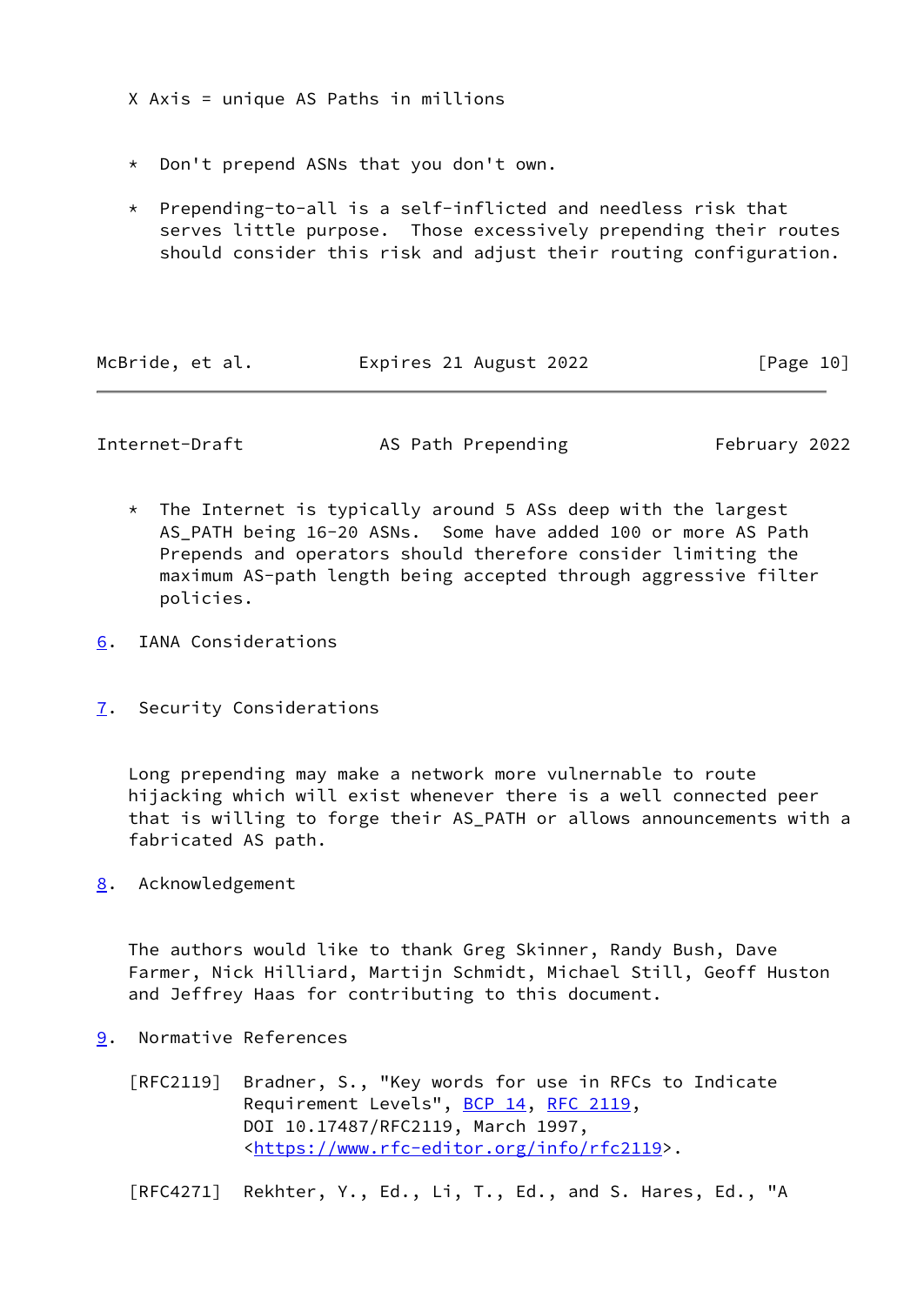Border Gateway Protocol 4 (BGP-4)", [RFC 4271,](https://datatracker.ietf.org/doc/pdf/rfc4271) DOI 10.17487/RFC4271, January 2006, <[https://www.rfc-editor.org/info/rfc4271>](https://www.rfc-editor.org/info/rfc4271).

- [RFC5398] Huston, G., "Autonomous System (AS) Number Reservation for Documentation Use", [RFC 5398,](https://datatracker.ietf.org/doc/pdf/rfc5398) DOI 10.17487/RFC5398, December 2008, <<https://www.rfc-editor.org/info/rfc5398>>.
- [RFC5737] Arkko, J., Cotton, M., and L. Vegoda, "IPv4 Address Blocks Reserved for Documentation", [RFC 5737](https://datatracker.ietf.org/doc/pdf/rfc5737), DOI 10.17487/RFC5737, January 2010, <[https://www.rfc-editor.org/info/rfc5737>](https://www.rfc-editor.org/info/rfc5737).
- [RFC8195] Snijders, J., Heasley, J., and M. Schmidt, "Use of BGP Large Communities", [RFC 8195,](https://datatracker.ietf.org/doc/pdf/rfc8195) DOI 10.17487/RFC8195, June 2017, [<https://www.rfc-editor.org/info/rfc8195](https://www.rfc-editor.org/info/rfc8195)>.

| McBride, et al. | Expires 21 August 2022 | [Page 11] |
|-----------------|------------------------|-----------|
|-----------------|------------------------|-----------|

<span id="page-12-0"></span>

| Internet-Draft | AS Path Prepending | February 2022 |
|----------------|--------------------|---------------|
|                |                    |               |

Authors' Addresses

 Mike McBride Futurewei Email: michael.mcbride@futurewei.com

 Doug Madory Kentik Email: dmadory@kentik.com

 Jeff Tantsura Microsoft Email: jefftant.ietf@gmail.com

 Robert Raszuk NTT Network Innovations 940 Stewart Dr Sunnyvale, CA 94085 United States of America Email: robert@raszuk.net